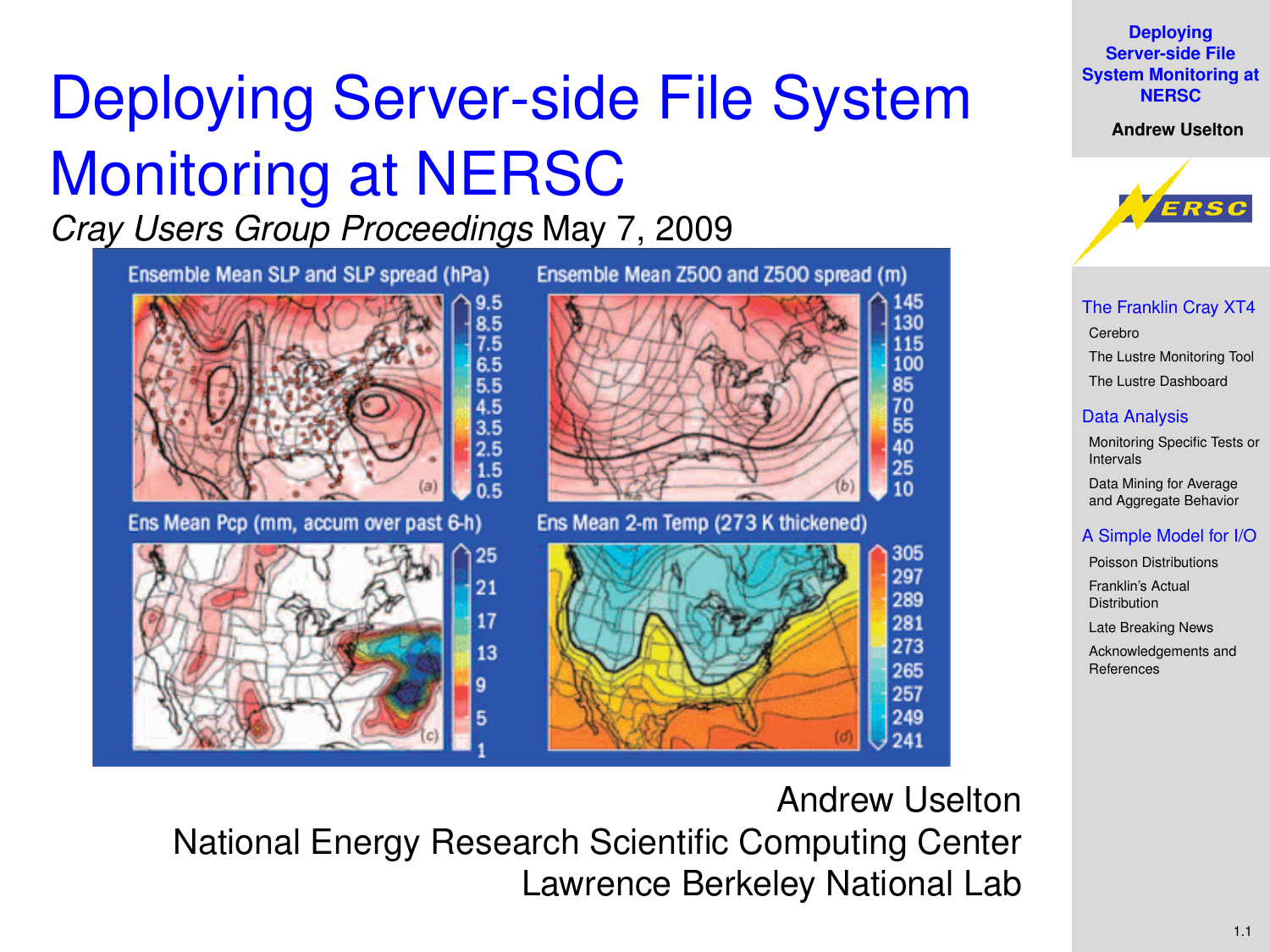### **Contents**

### **1 [The Franklin Cray XT4](#page-2-0)**

[Cerebro](#page-3-0) [The Lustre Monitoring Tool](#page-4-0) [The Lustre Dashboard](#page-8-0)

## **2 [Data Analysis](#page-9-0)**

[Monitoring Specific Tests or Intervals](#page-9-0) [Data Mining for Average and Aggregate Behavior](#page-10-0)

### **3 [A Simple Model for I/O](#page-12-0)**

[Poisson Distributions](#page-12-0) [Franklin's Actual Distribution](#page-16-0) [Late Breaking News](#page-17-0) [Acknowledgements and References](#page-18-0)

**Deploying Server-side File [System Monitoring at](#page-0-0) NERSC**

**Andrew Uselton**



[The Franklin Cray XT4](#page-2-0) [Cerebro](#page-3-0) [The Lustre Monitoring Tool](#page-4-0) [The Lustre Dashboard](#page-8-0)

#### [Data Analysis](#page-9-0)

[Monitoring Specific Tests or](#page-9-0) Intervals Data Mining for Average [and Aggregate Behavior](#page-10-0)

#### [A Simple Model for I/O](#page-12-0)

[Poisson Distributions](#page-12-0) [Franklin's Actual](#page-16-0) **Distribution** [Late Breaking News](#page-17-0)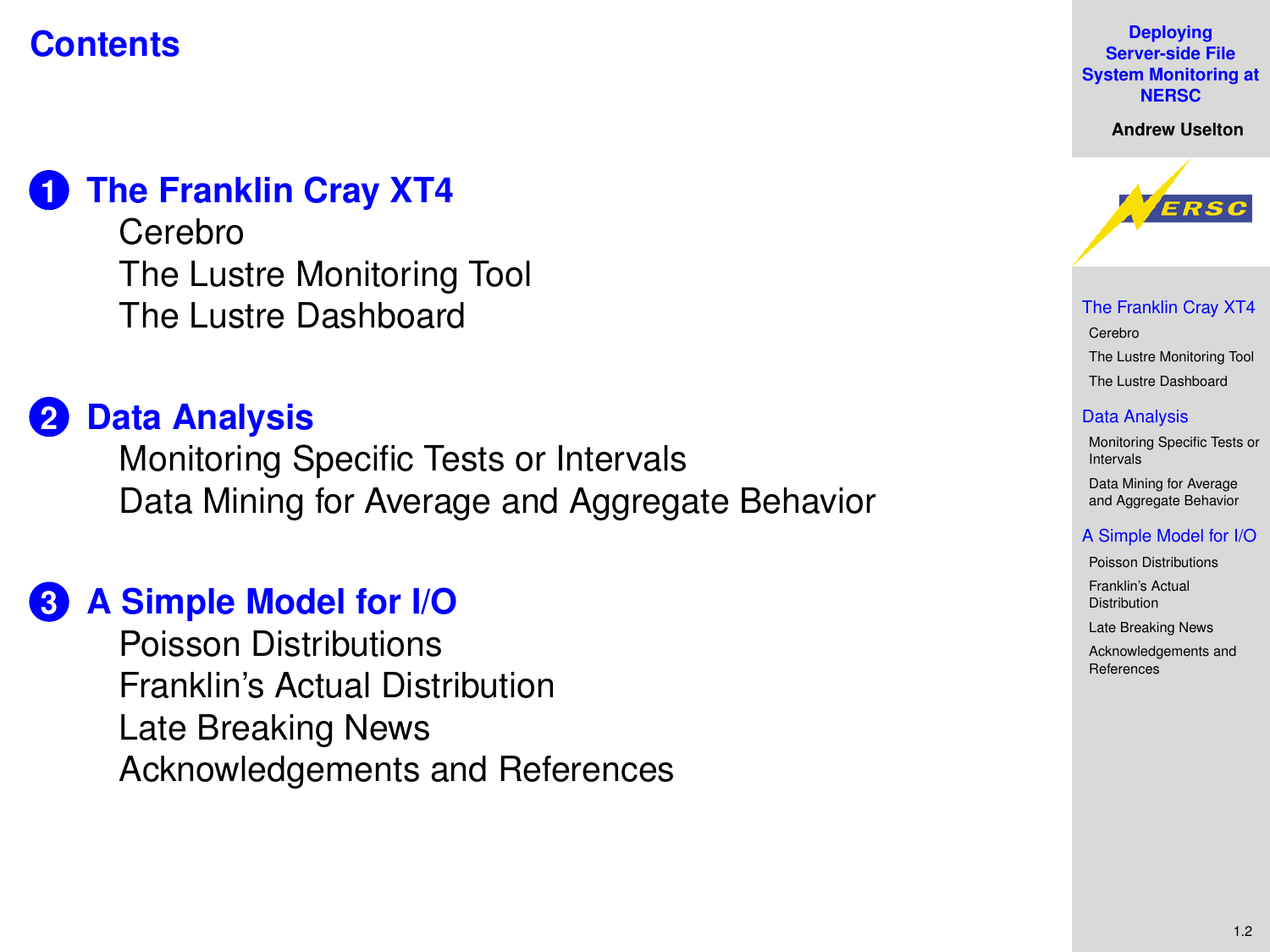### **Monitoring the I/O Subsystem**

#### **Deploying Server-side File [System Monitoring at](#page-0-0) NERSC**

**Andrew Uselton**

<span id="page-2-0"></span>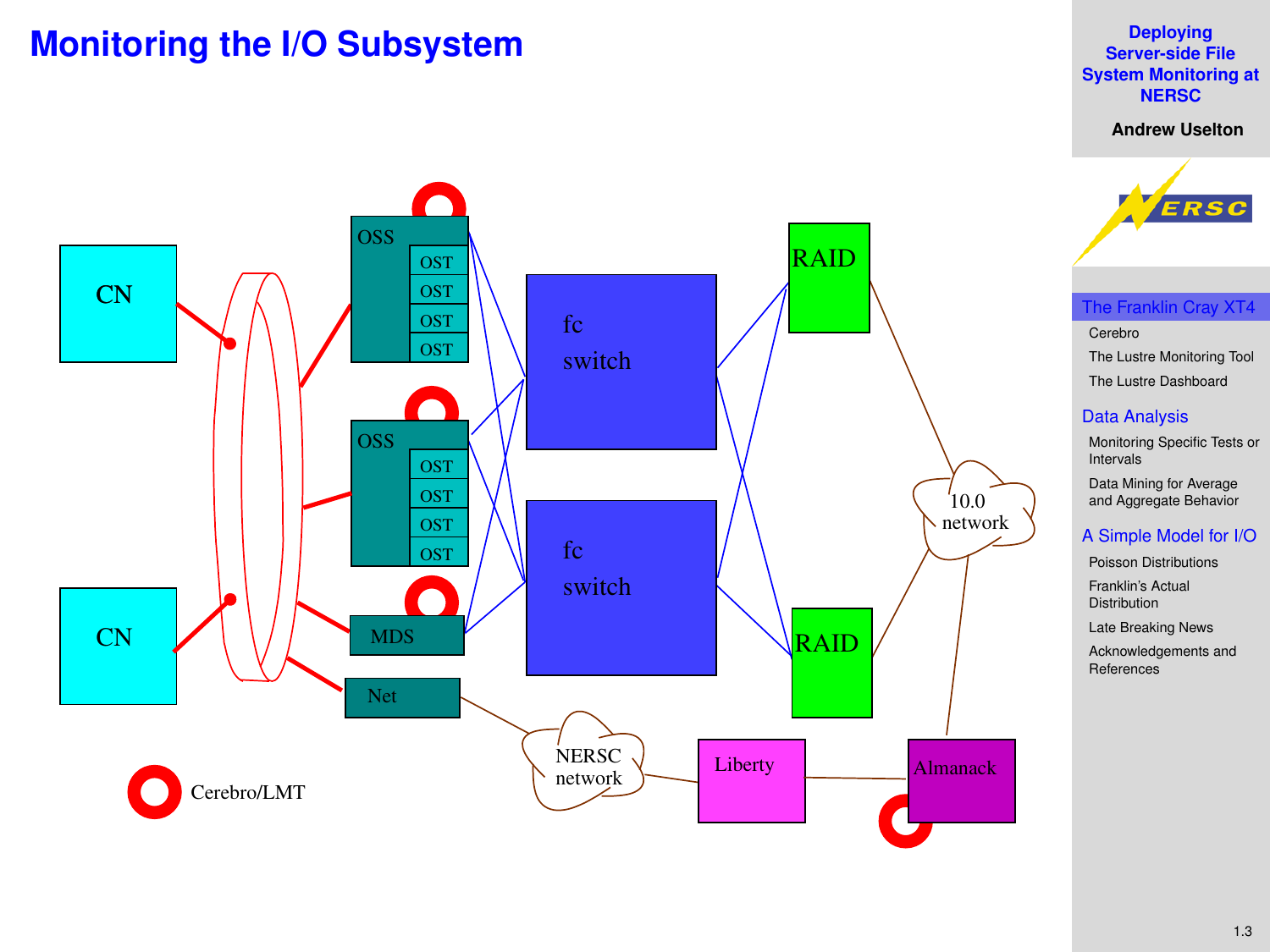### **Cerebro**

#### **Deploying Server-side File [System Monitoring at](#page-0-0) NERSC**

**Andrew Uselton**



### [The Franklin Cray XT4](#page-2-0) [Cerebro](#page-3-0)

[The Lustre Monitoring Tool](#page-4-0) [The Lustre Dashboard](#page-8-0)

### [Data Analysis](#page-9-0)

[Monitoring Specific Tests or](#page-9-0) Intervals Data Mining for Average [and Aggregate Behavior](#page-10-0)

#### [A Simple Model for I/O](#page-12-0)

[Poisson Distributions](#page-12-0) [Franklin's Actual](#page-16-0)

Distribution

[Late Breaking News](#page-17-0)

[Acknowledgements and](#page-18-0) References

OSS

### /usr/lib/cerebro/\*

<span id="page-3-0"></span>cerebro\_metric\_lmt\_mds.so cerebro\_metric\_lmt\_ost.so cerebro\_monitor\_lmt.so cerebro\_metric\_lmt\_oss.so

| <b>OST</b> |
|------------|
| OST        |
| OST        |
| OST        |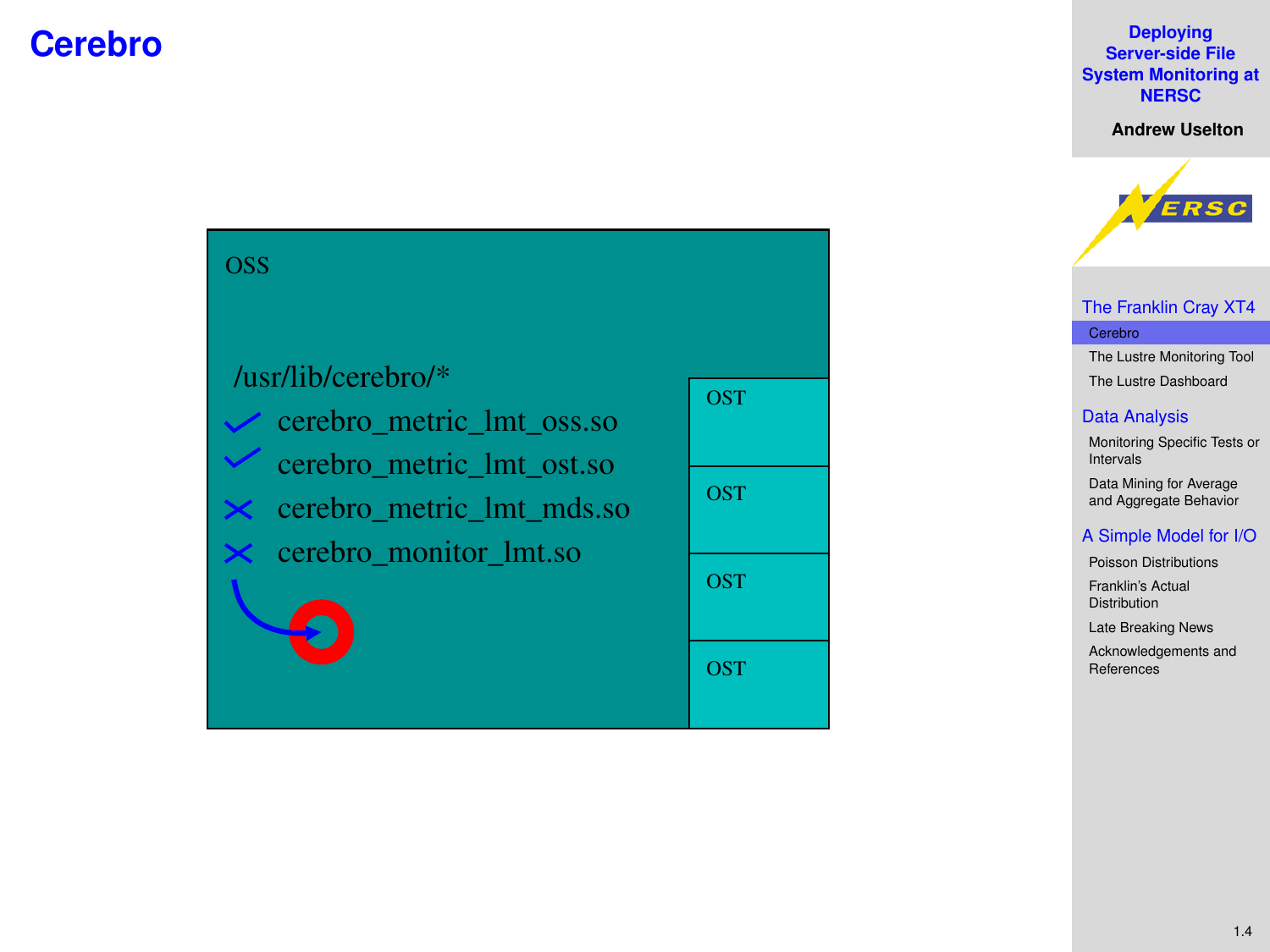### **LMT**

#### **Deploying Server-side File [System Monitoring at](#page-0-0) NERSC**

**Andrew Uselton**

<span id="page-4-0"></span>



[The Franklin Cray XT4](#page-2-0) [Cerebro](#page-3-0)

[The Lustre Monitoring Tool](#page-4-0) [The Lustre Dashboard](#page-8-0)

### [Data Analysis](#page-9-0)

[Monitoring Specific Tests or](#page-9-0) Intervals Data Mining for Average [and Aggregate Behavior](#page-10-0)

#### [A Simple Model for I/O](#page-12-0)

[Poisson Distributions](#page-12-0) [Franklin's Actual](#page-16-0)

Distribution

[Late Breaking News](#page-17-0)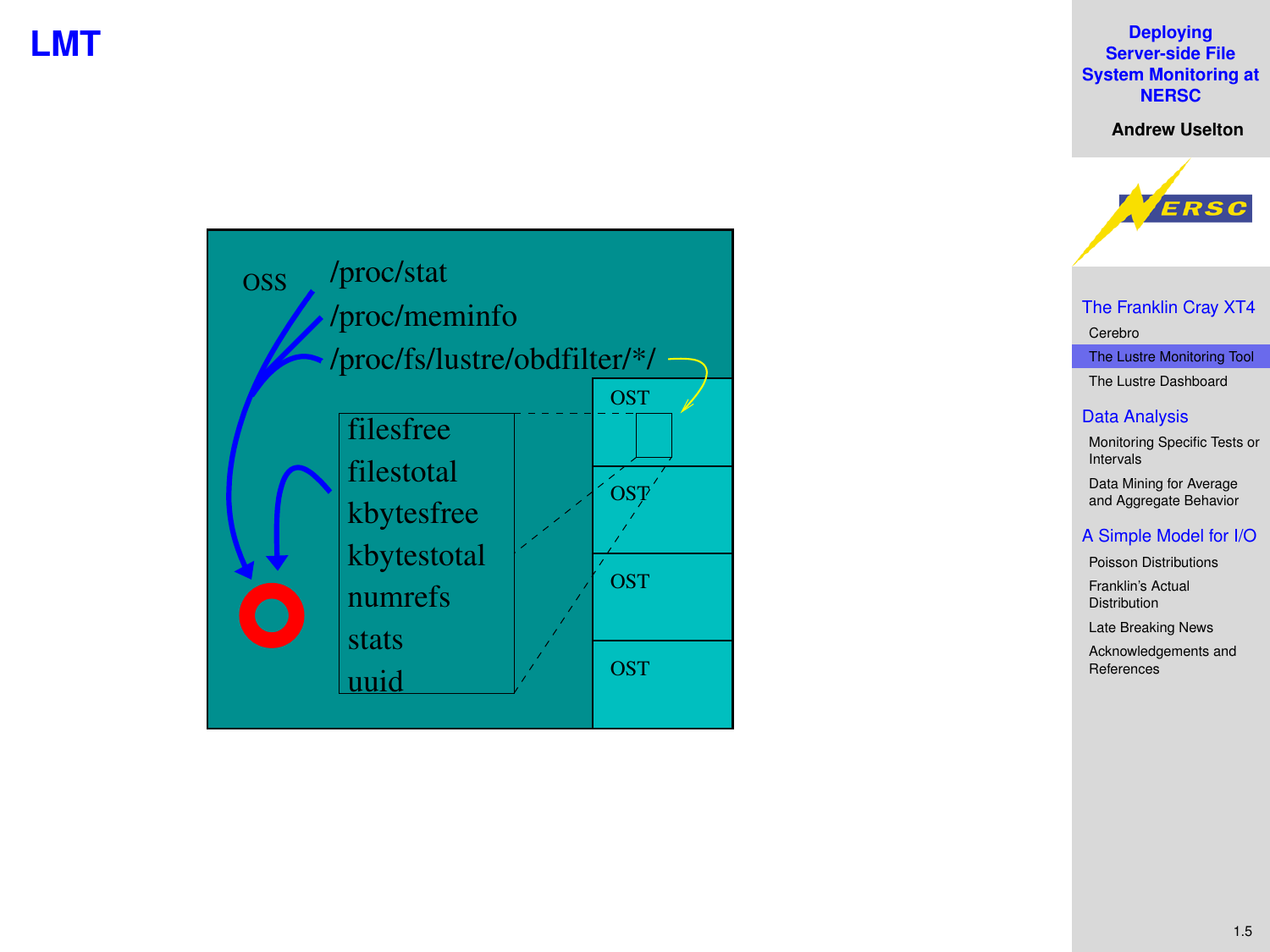### **An OSS Tuple**

**Deploying Server-side File [System Monitoring at](#page-0-0) NERSC**

**Andrew Uselton**



[The Franklin Cray XT4](#page-2-0) [Cerebro](#page-3-0)

[The Lustre Monitoring Tool](#page-4-0) [The Lustre Dashboard](#page-8-0)

#### [Data Analysis](#page-9-0)

[Monitoring Specific Tests or](#page-9-0) Intervals Data Mining for Average [and Aggregate Behavior](#page-10-0)

#### [A Simple Model for I/O](#page-12-0)

[Poisson Distributions](#page-12-0)

[Franklin's Actual](#page-16-0) Distribution

[Late Breaking News](#page-17-0)

[Acknowledgements and](#page-18-0) References

Cerebro Protocol Version Host Name CPU Utilization Memory Utilization

1.0;nid04187;4.990020;39.303989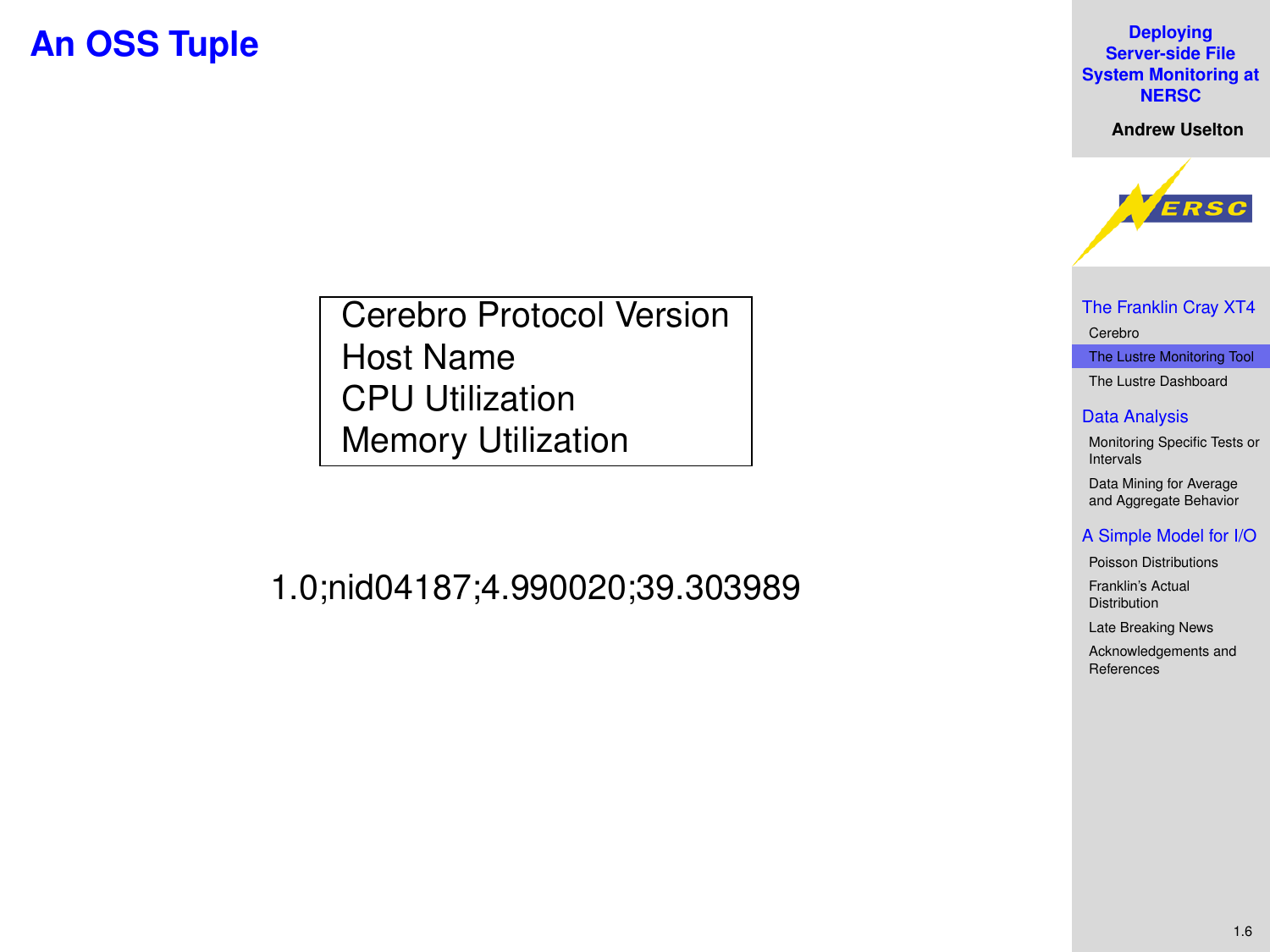### **OST Data Values**

**Deploying Server-side File [System Monitoring at](#page-0-0) NERSC**

**Andrew Uselton**



[The Franklin Cray XT4](#page-2-0) [Cerebro](#page-3-0)

[The Lustre Monitoring Tool](#page-4-0) [The Lustre Dashboard](#page-8-0)

### [Data Analysis](#page-9-0)

[Monitoring Specific Tests or](#page-9-0) Intervals Data Mining for Average [and Aggregate Behavior](#page-10-0)

#### [A Simple Model for I/O](#page-12-0)

[Poisson Distributions](#page-12-0) [Franklin's Actual](#page-16-0)

**Distribution** 

[Late Breaking News](#page-17-0)

[Acknowledgements and](#page-18-0) References

Cerebro Protocol Version Host Name UUID Bytes Read Bytes Written Kbytes Free Kbytes Used Inodes Free Inodes Used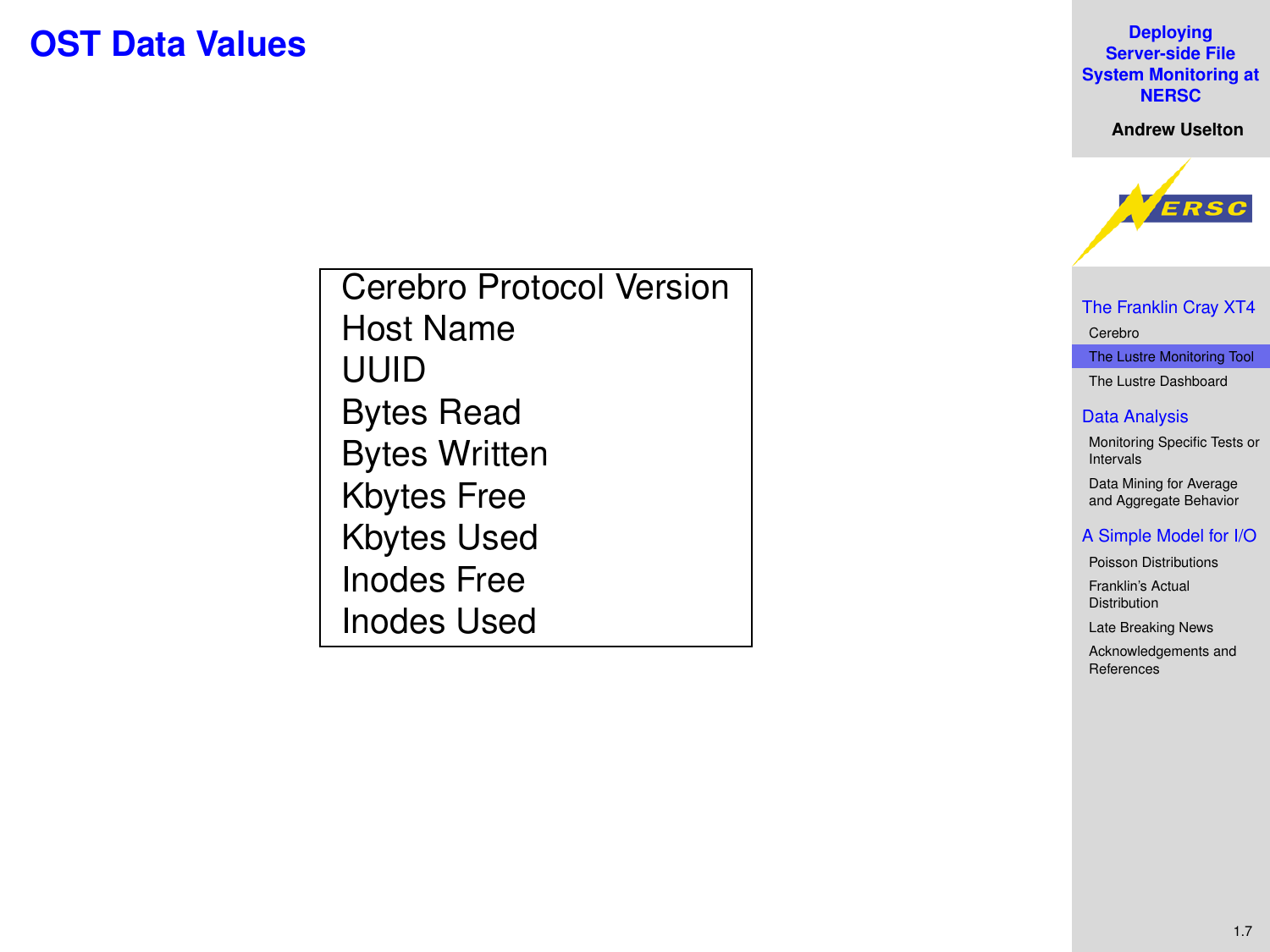### **MDS Operations**

|                            | <b>Deploying</b><br><b>Server-side File</b><br><b>System Monitoring at</b><br><b>NERSC</b> |
|----------------------------|--------------------------------------------------------------------------------------------|
| <b>NFO:</b>                | <b>Andrew Uselton</b>                                                                      |
| <b>TION NAME UNITS</b>     |                                                                                            |
| etattr lock<br><b>usec</b> | ERSC                                                                                       |

[The Franklin Cray XT4](#page-2-0) [Cerebro](#page-3-0) [The Lustre Monitoring Tool](#page-4-0) [The Lustre Dashboard](#page-8-0) [Data Analysis](#page-9-0)

VERSC

[Monitoring Specific Tests or](#page-9-0) Intervals Data Mining for Average [and Aggregate Behavior](#page-10-0)

#### [A Simple Model for I/O](#page-12-0)

[Poisson Distributions](#page-12-0) [Franklin's Actual](#page-16-0) **Distribution** [Late Breaking News](#page-17-0) [Acknowledgements and](#page-18-0)

References

| <b>OPERAIION NAME</b> |             | UNIISIOPERATION NAMEIUNIIS |             |
|-----------------------|-------------|----------------------------|-------------|
| req waittime          | <b>usec</b> | mds getattr lock           | <b>usec</b> |
| req_qdepth            | regs        | mds close                  | <b>usec</b> |
| req_active            | regs        | mds reint                  | <b>usec</b> |
| regbuf avail          | <b>bufs</b> | mds readpage               | <b>usec</b> |
| ost reply             | <b>usec</b> | mds connect                | <b>usec</b> |
| ost getattr           | <b>usec</b> | mds disconnect             | <b>usec</b> |
| ost setattr           | <b>usec</b> | mds getstatus              | <b>usec</b> |
| ost read              | bytes       | mds statfs                 | <b>usec</b> |
| ost write             | bytes       | mds pin                    | <b>usec</b> |
| ost create            | <b>usec</b> | mds unpin                  | <b>usec</b> |
| ost_destroy           | <b>usec</b> | mds sync                   | <b>usec</b> |
| ost get info          | <b>usec</b> | mds done writing           | <b>usec</b> |
| ost_connect           | <b>usec</b> | mds_set_info               | <b>usec</b> |
| ost disconnect        | <b>usec</b> | mds quotacheck             | <b>usec</b> |
| ost_punch             | <b>usec</b> | mds_quotactl               | <b>usec</b> |
| ost open              | <b>usec</b> | mds getxattr               | <b>usec</b> |
| ost close             | <b>usec</b> | mds setxattr               | <b>usec</b> |
| ost statfs            | <b>usec</b> | <b>Idlm</b> enqueue        | <b>usec</b> |
|                       |             |                            |             |

**mysql**> **select \* from OPERATION\_INFO;**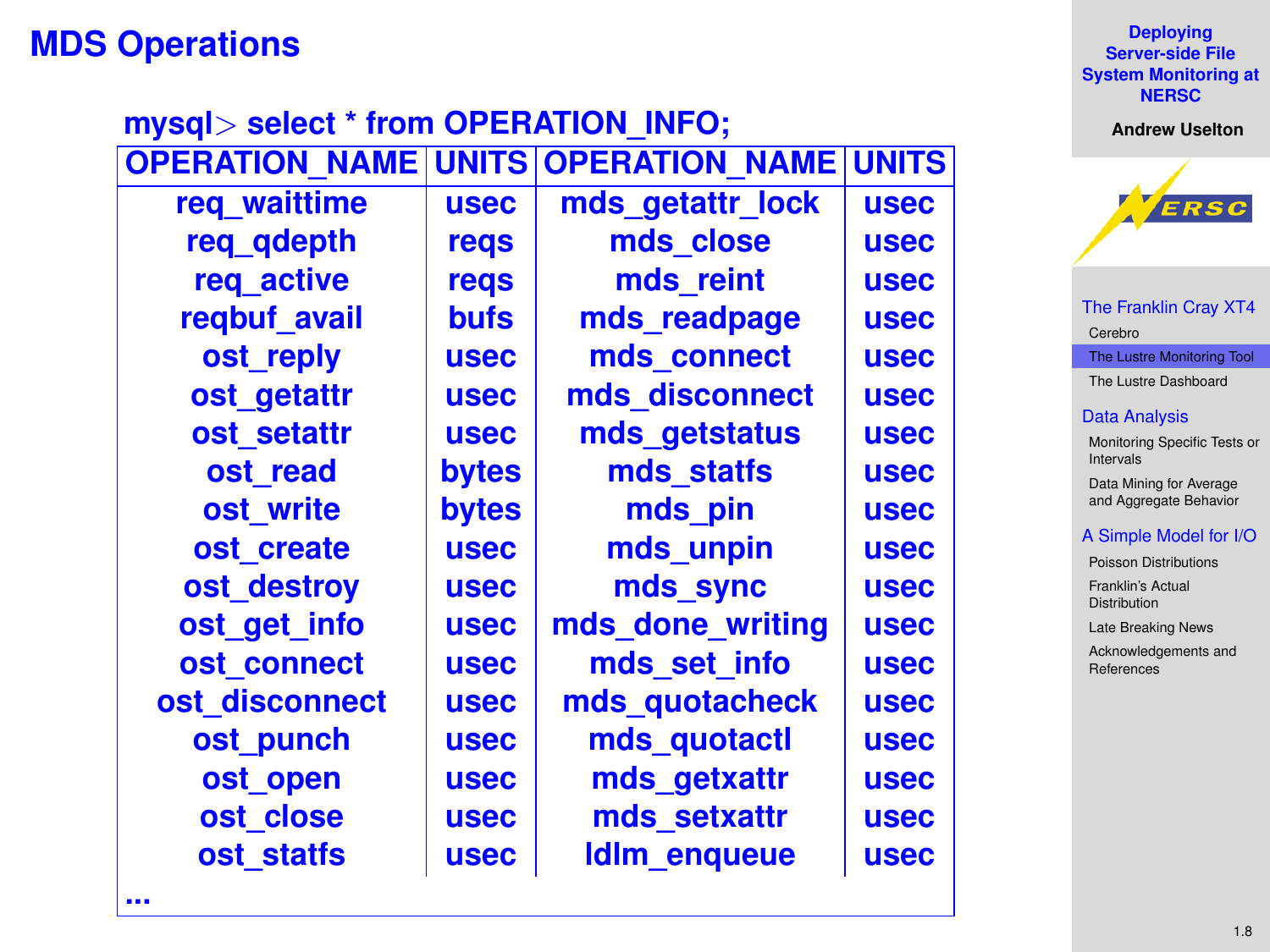### **The Lustre Dashboard**

#### **Deploying Server-side File [System Monitoring at](#page-0-0) NERSC**

**Andrew Uselton**

<span id="page-8-0"></span>

| Configure<br>File |                       |                |                   |                   | LWatch-lustre |                       |                           |                      |                      |                       | VERSC                            |
|-------------------|-----------------------|----------------|-------------------|-------------------|---------------|-----------------------|---------------------------|----------------------|----------------------|-----------------------|----------------------------------|
|                   |                       |                | nid04116_mds      |                   | nid04140 mds  | nid00032_mds          |                           |                      |                      |                       |                                  |
| $nid04116$ mds    | 2008-09-30 14:57:10.0 |                |                   | OST               |               | 2008-09-30 14:57:10.0 |                           | OSS                  |                      | 2008-09-30 14:57:10.0 |                                  |
| %CPU              | %KR                   | %Inodes        |                   | Ost Name          | Read<br>Rate  | Write<br>Rate         | %CF                       | Oss Name<br>nid00024 | Read<br>Rate<br>1.25 | Write<br>Rate<br>0.72 | The Franklin Cray XT4<br>Cerebro |
| 0.70              | 0.56                  | 6.08           |                   | ost16<br>ost8     | 0.10<br>0.40  | 2.00<br>0.31          | <br>                      | nid00027             | 0.40                 | 3.70                  | The Lustre Monitoring Tool       |
| Operation         | <b>Samples</b>        | Sample<br>/Sec | Avg<br>Valu       | ost18             | 0.10          | 0.80                  |                           | nid00032             | 27.10                | 2.66                  | The Lustre Dashboard             |
| mds close         | $\overline{0}$        | 0.00           | 0.00              | ost5              | 0.23          | 0.21                  | <br>                      | nid00035<br>nid00040 | 1.31<br>27.92        | 4.90<br>105.          | <b>Data Analysis</b>             |
| mds connect       | $\mathbf 0$           | 0.00           | 0.0               | ost15<br>ost7     | 0.15<br>0.35  | 1.40<br>0.95          |                           | nid00043             | 2.35                 | 4.43                  | Monitoring Specific Tests or     |
| mds disconnect    | $\overline{0}$        | 0.00           | 0.00              | <b>ost17</b>      | 0.50          | 2.53                  |                           | nid04124             | 25.45                | 2.87                  | Intervals                        |
| mds_done_writing  | $\circ$               | 0.00           | 0.00              | ost9              | 0.25          | 1.72                  |                           | nid04127             | 0.55                 | 2.25                  | Data Mining for Average          |
| mds getattr       | $\circ$               | 0.00           | 0.00              | ost19             | 0.40          | 0.80                  |                           | nid04132             | 19.35                | 0.79                  | and Aggregate Behavior           |
| mds getattr lock  | $\theta$              | 0.00           | 0.00              | ost46             | 1.70          | 109.44                |                           | nid04135             | 1.91                 | 4.12                  |                                  |
| mds_getstatus     | $\circ$               | 0.00           | 0.00              | ost56             | 0.58          | 0.00                  |                           | nid00504             | 3.77                 | 166.                  | A Simple Model for I/O           |
| mds getxattr      | $\theta$              | 0.00           | 0.00              | 0s148             | 1.05          | 0.40                  |                           | nid00507             | 1.20                 | 2.78                  | Poisson Distributions            |
| mds_pin           | $\mathbf 0$           | 0.00           | 0.0               | ost58             | 0.50          | 0.40                  |                           | nid00512             | 2.75                 | 57.03                 | Franklin's Actual                |
| mds quotacheck    | $\overline{0}$        | 0.00           | 0.00              | <b>0S145</b>      | 2.06          | 126.70                |                           | nid00515             | 1.50                 | 1.65                  | <b>Distribution</b>              |
| mds_quotactl      | $\circ$               | 0.00           | 0.00              | ost55             | 0.20          | 0.88                  |                           | nid04596             | 2.87                 | 183.8                 | Late Breaking News               |
| mds_readpage      | $\overline{0}$        | 0.00           | 0.00              | 0s147             | 1.09          | 81.44                 |                           | nid04599             | 0.65                 | 4.94                  | Acknowledgements and             |
| mds_reint         | 70                    | 14.00          | 286               | ost57             | 0.20          | 0.60                  |                           | nid04604             | 2.49                 | 138.                  | References                       |
| mds set info      | $\mathbf{0}$          | 0.00           | 0.0(              | 0 <sup>st49</sup> | 0.30          | 0.41                  |                           | nid04607             | 1.15                 | 5.51                  |                                  |
| mds setxattr      | $\circ$               | 0.00           | 0.00              | <b>ost59</b>      | 0.05          | 0.48                  |                           | nid04612             | 1.35                 | 3.98                  |                                  |
| mds statfs        | $\mathbf 0$           | 0.00           | 0.00              | <b>AGGREGATE</b>  | 126.49        | 701.26                |                           | nid04615             | 0.80                 | 2.78                  |                                  |
| mds_sync          | $\circ$               | 0.00           | 0.00              | MAXIMUM           | 26.25         | 126.70                |                           | <b>AGGREGATE</b>     | 126.14               | 699.                  |                                  |
| mds_unpin         | $\theta$              | 0.00           | 0.00              | MINIMUM           | 0.00          | 0.00                  |                           | <b>MAXIMUM</b>       | 27.92                | 183.8                 |                                  |
| obd_ping          | $\mathbf 0$           | 0.00           | 0.00              | AVERAGE           | 1.58          | 8.77                  | $0.01 \blacktriangledown$ | <b>MINIMUM</b>       | 0.40                 | 0.72                  |                                  |
|                   |                       |                | =<br>$\leftarrow$ |                   |               |                       | $\leftarrow$              | <b>AVERAGE</b>       | 6.31                 | 34.97<br>$\leftarrow$ |                                  |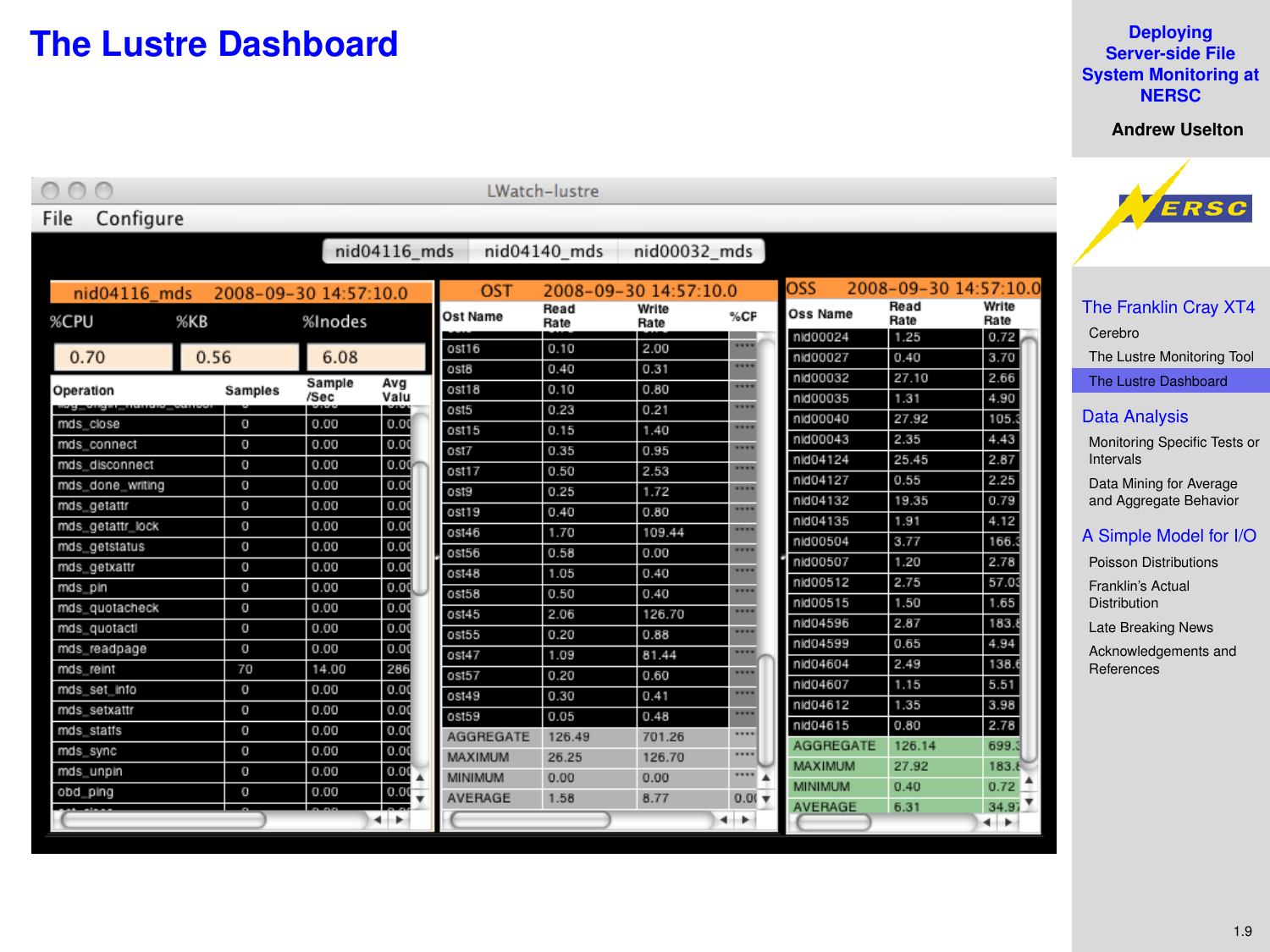### **Four IOR Tests**

<span id="page-9-0"></span>

**Deploying Server-side File [System Monitoring at](#page-0-0) NERSC**

1.10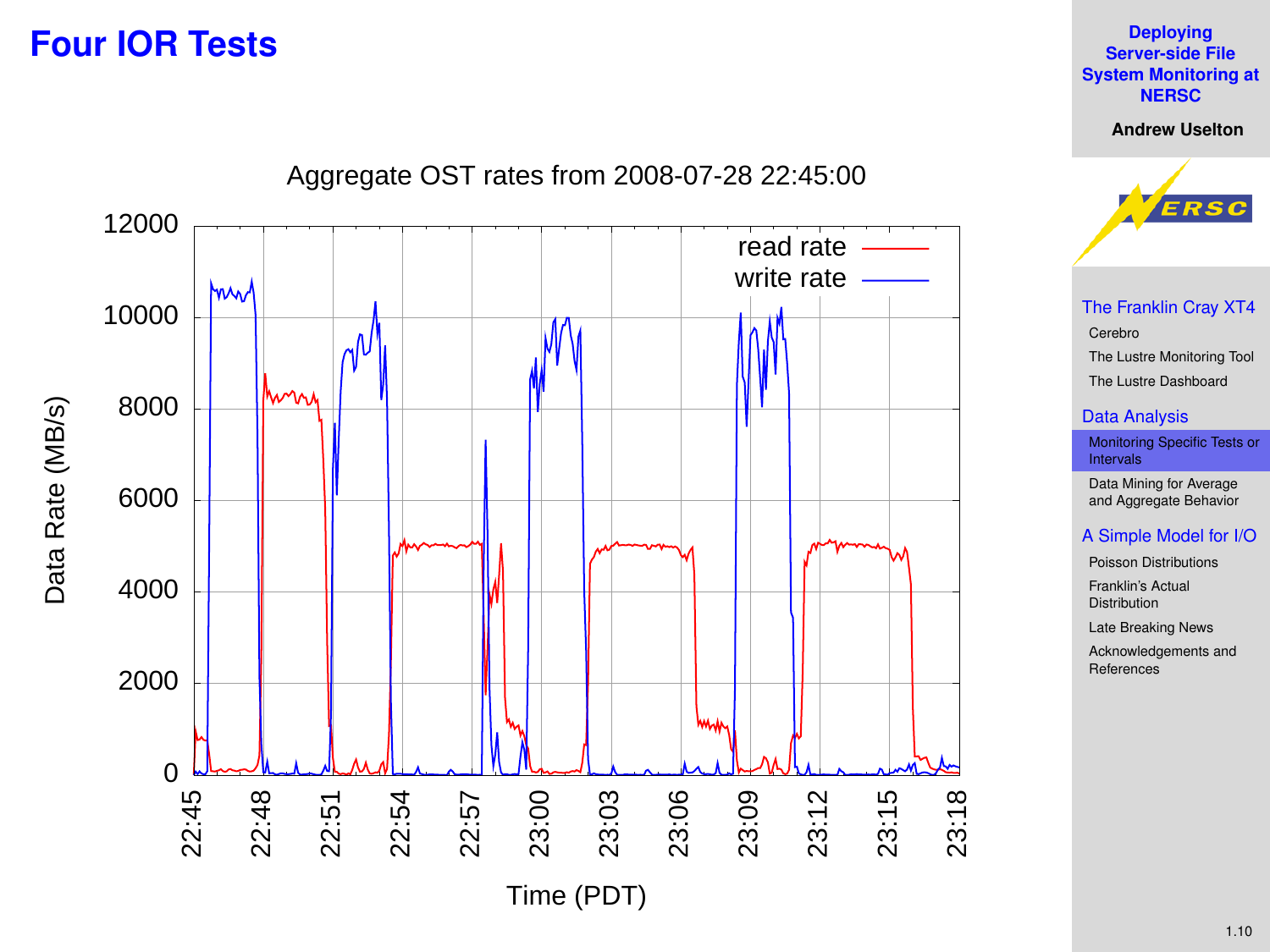### **24 Hours of LMT Data**

<span id="page-10-0"></span>

**Deploying Server-side File [System Monitoring at](#page-0-0) NERSC**

**Andrew Uselton**



[The Franklin Cray XT4](#page-2-0) [Cerebro](#page-3-0) [The Lustre Monitoring Tool](#page-4-0) [The Lustre Dashboard](#page-8-0)

### [Data Analysis](#page-9-0)

[Monitoring Specific Tests or](#page-9-0) Intervals

Data Mining for Average [and Aggregate Behavior](#page-10-0)

### [A Simple Model for I/O](#page-12-0)

[Poisson Distributions](#page-12-0)

[Franklin's Actual](#page-16-0) Distribution

[Late Breaking News](#page-17-0)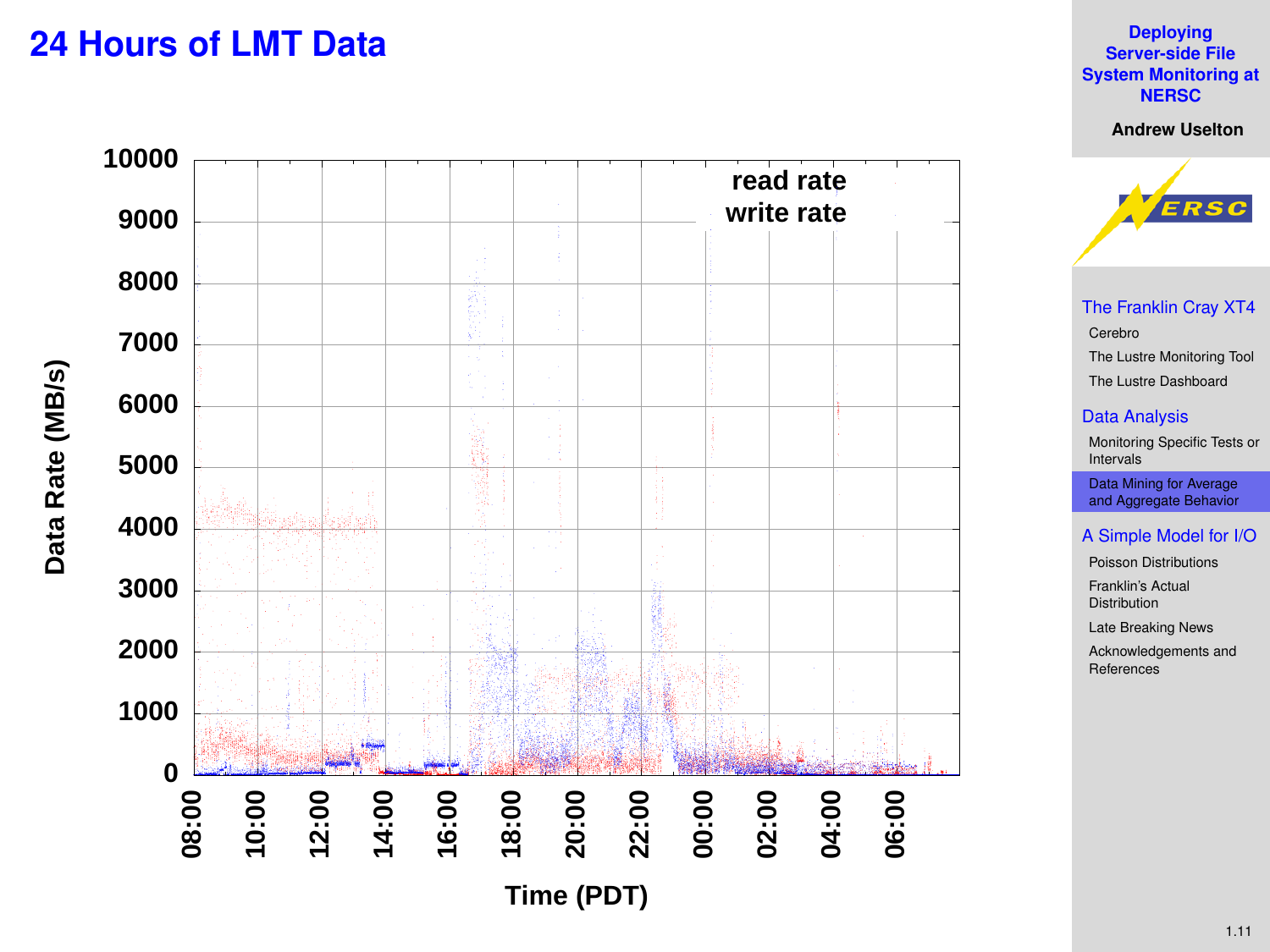### **Daily Averages**

**Deploying Server-side File [System Monitoring at](#page-0-0) NERSC**

**Andrew Uselton**

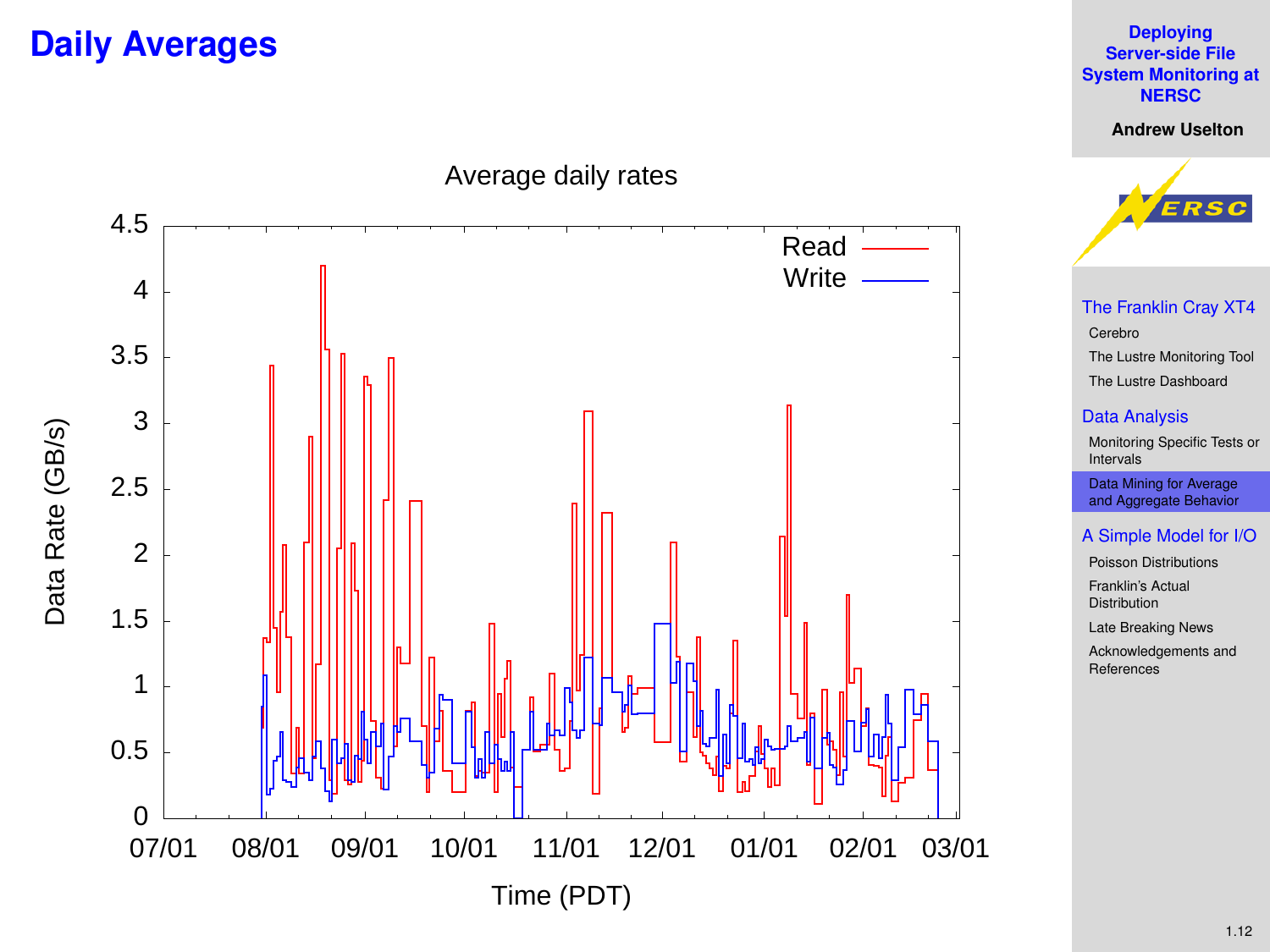### http://en.wikipedia.org/wiki/Poisson\_distribution:

<span id="page-12-0"></span>•



**Deploying Server-side File [System Monitoring at](#page-0-0) NERSC**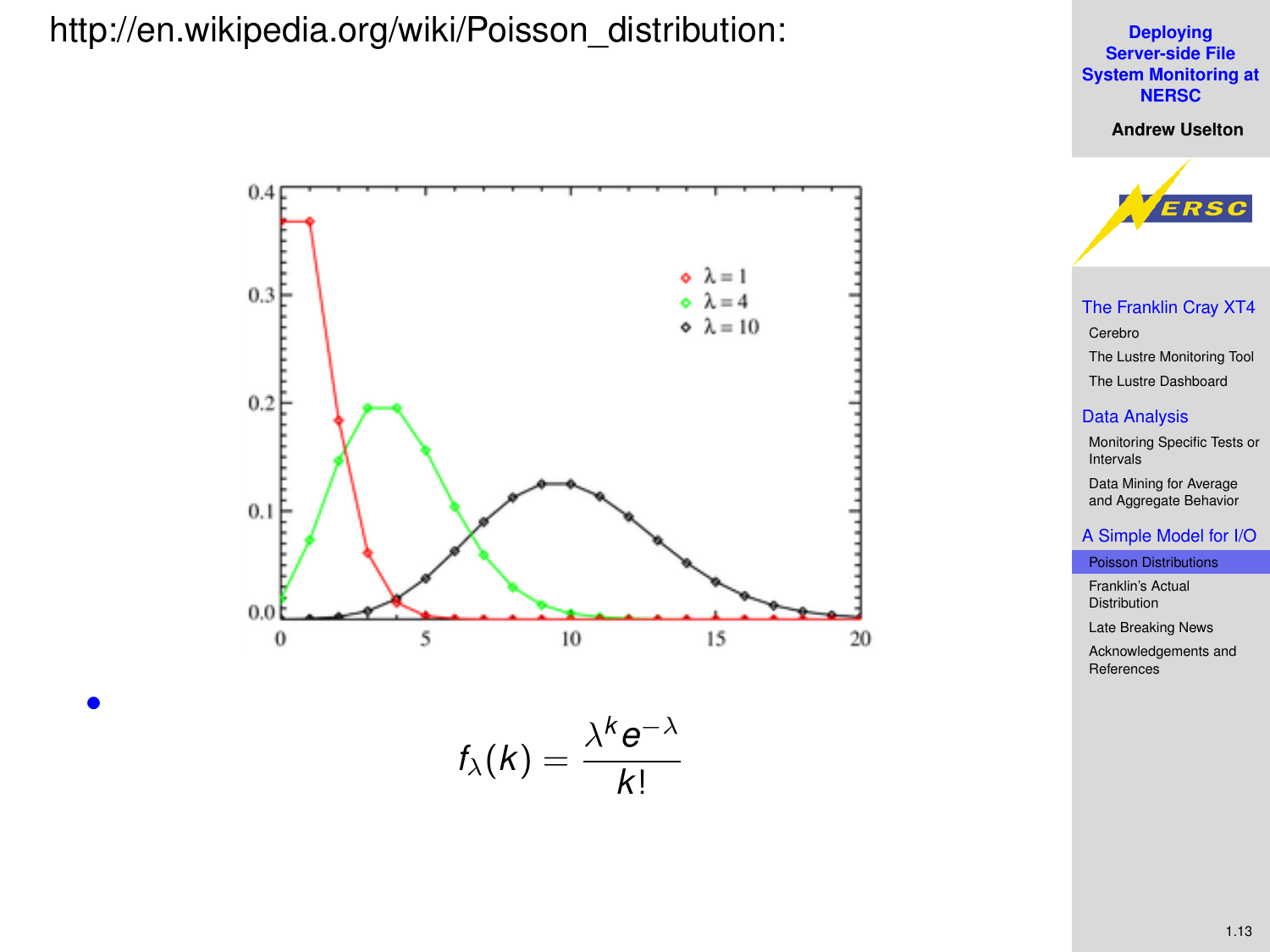### http://en.wikipedia.org/wiki/Poisson\_distribution:



$$
C(m) = N \times f_{\lambda}(\text{int}(m/M))
$$

**Deploying Server-side File [System Monitoring at](#page-0-0) NERSC Andrew Uselton**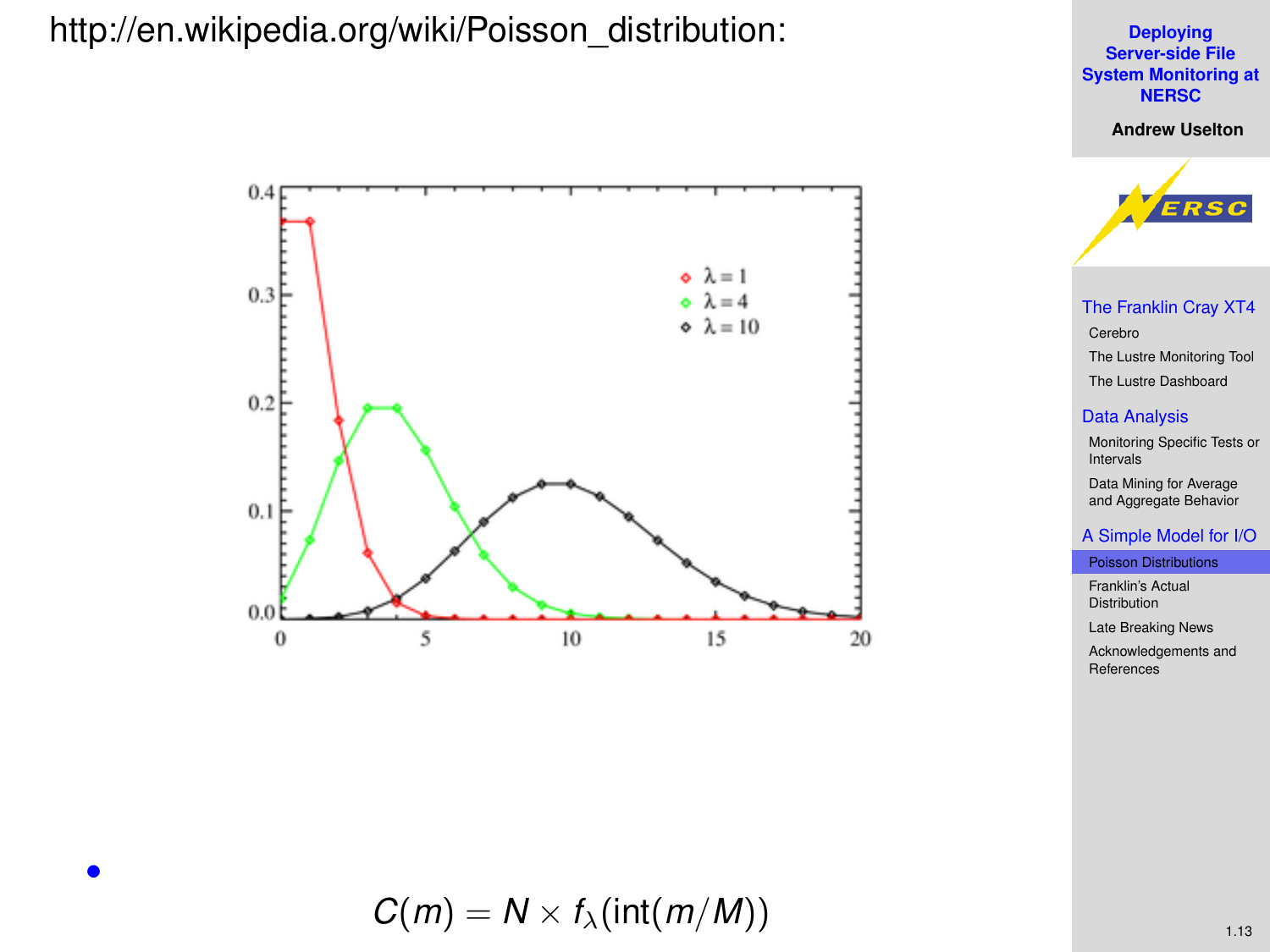### **Poisson Distribution:** λ = 2



### 1.14

#### **Deploying Server-side File [System Monitoring at](#page-0-0) NERSC**

**Andrew Uselton Poisson distribution**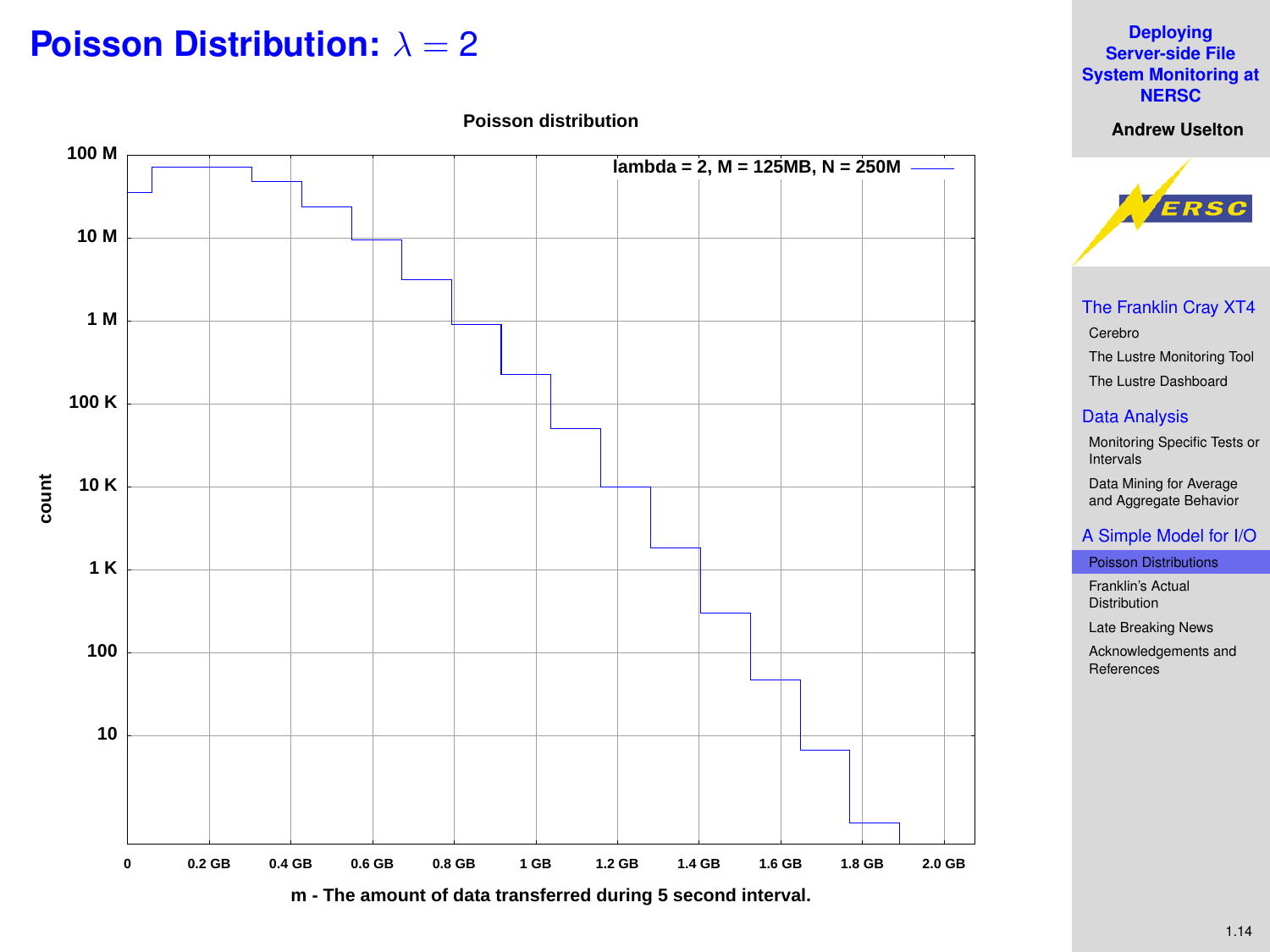### **Poisson Distribution:** λ = 20



#### **Deploying Server-side File [System Monitoring at](#page-0-0) NERSC**

**Andrew Uselton Poisson distribution**



[The Franklin Cray XT4](#page-2-0) [Cerebro](#page-3-0) [The Lustre Monitoring Tool](#page-4-0) [The Lustre Dashboard](#page-8-0)

### [Data Analysis](#page-9-0)

[Monitoring Specific Tests or](#page-9-0) Intervals Data Mining for Average [and Aggregate Behavior](#page-10-0)

### [A Simple Model for I/O](#page-12-0)

[Poisson Distributions](#page-12-0)

[Franklin's Actual](#page-16-0) Distribution

[Late Breaking News](#page-17-0)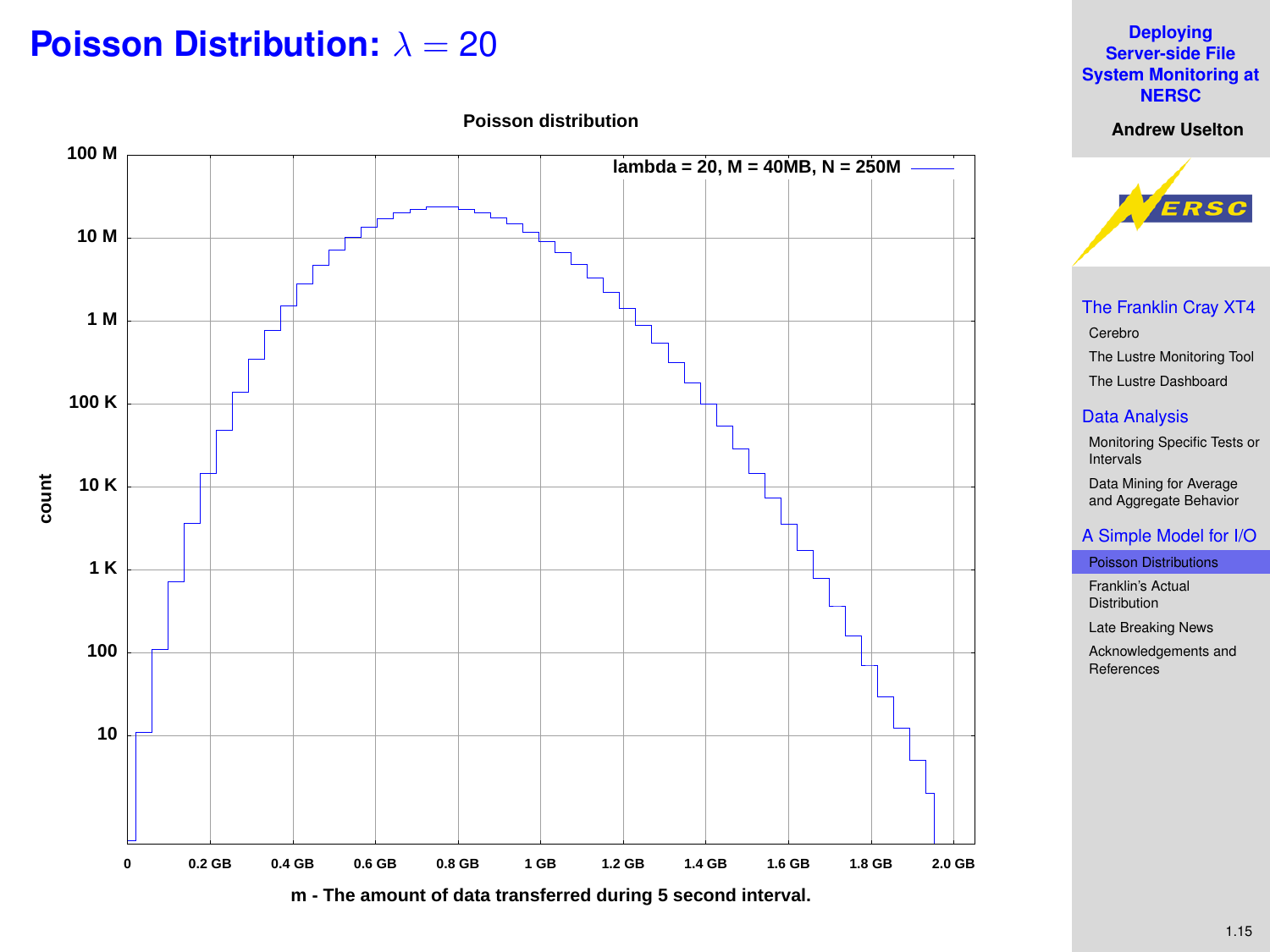### **250 M LMT Observations**



<span id="page-16-0"></span>

**Deploying Server-side File [System Monitoring at](#page-0-0) NERSC Andrew Uselton**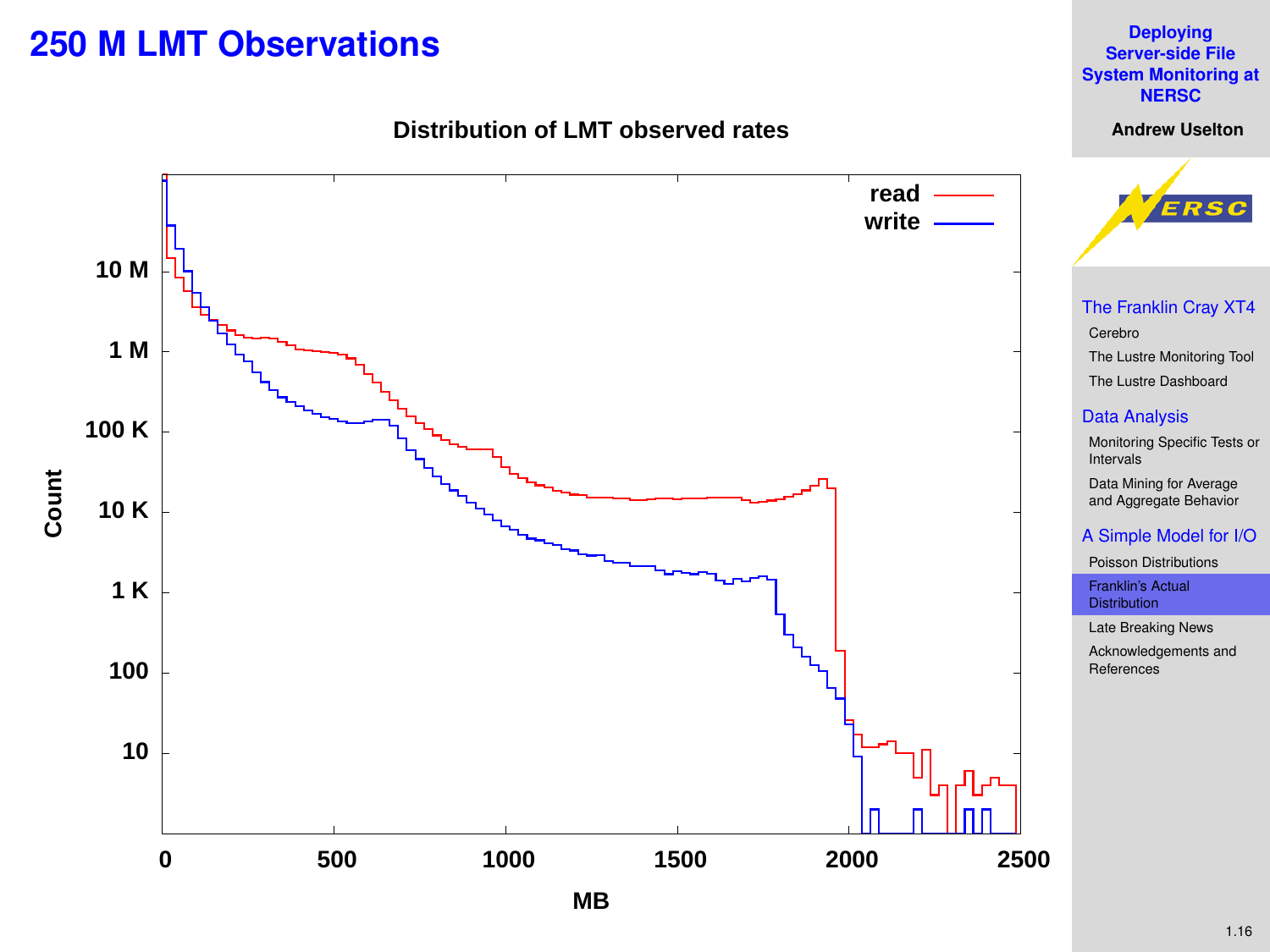### **Two weeks of recent observations**

**Distribution of LMT observed rates**

<span id="page-17-0"></span>

**Deploying Server-side File [System Monitoring at](#page-0-0) NERSC Andrew Uselton**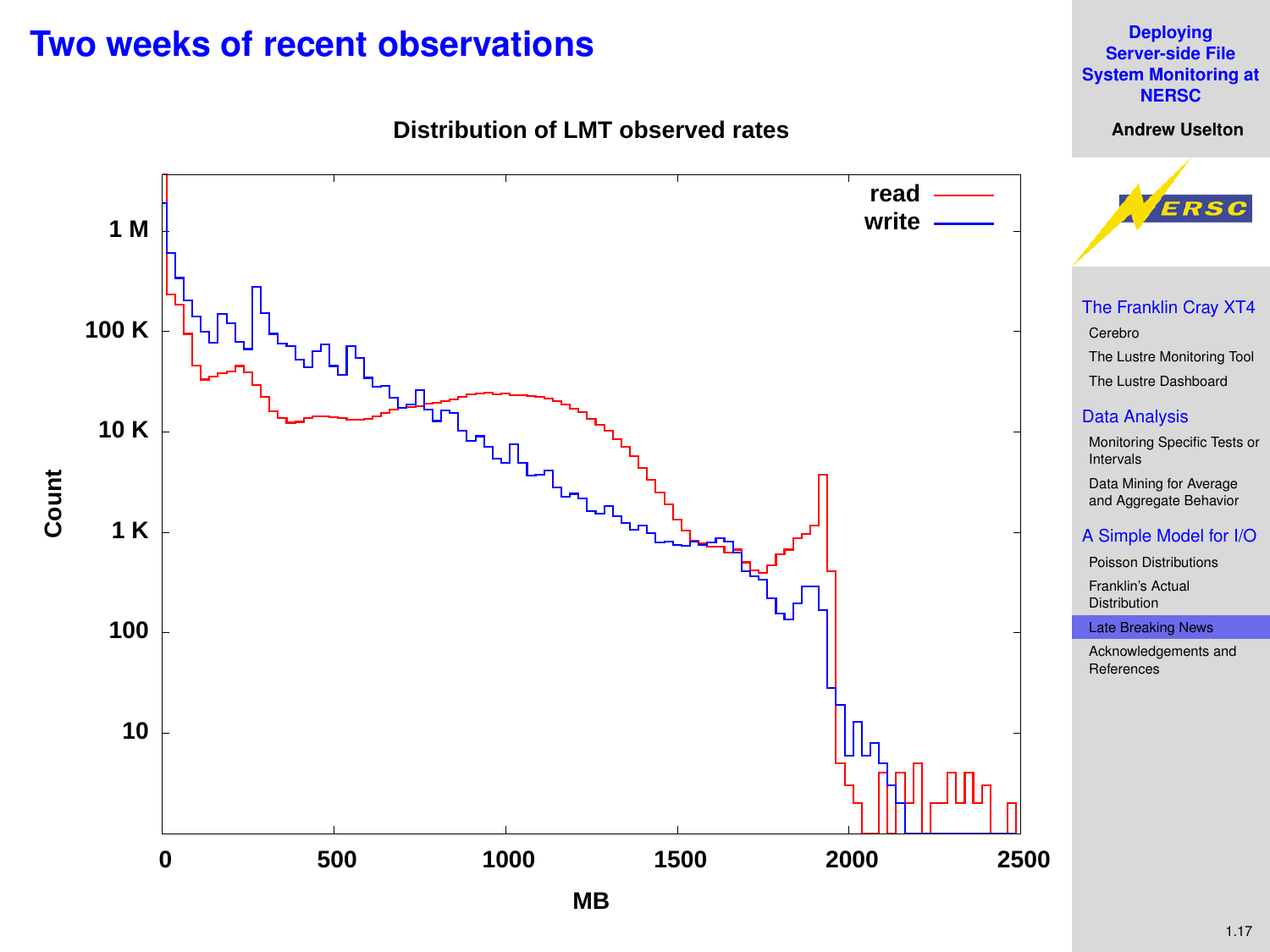### **I would like to acknowledge and thank:**

Al Chu The author of Cerebro.

Herb Wartens The author of the Lustre Monitorining Tool plug-ins.

<span id="page-18-0"></span>Both work at Lawrence Livermore National Lab, which supported the development of these tools. Both were very generous with their time as I deployed the software on Franklin.

#### **Deploying Server-side File [System Monitoring at](#page-0-0) NERSC**

**Andrew Uselton**



[The Franklin Cray XT4](#page-2-0) [Cerebro](#page-3-0) [The Lustre Monitoring Tool](#page-4-0) [The Lustre Dashboard](#page-8-0)

#### [Data Analysis](#page-9-0)

[Monitoring Specific Tests or](#page-9-0) Intervals Data Mining for Average [and Aggregate Behavior](#page-10-0)

#### [A Simple Model for I/O](#page-12-0)

[Poisson Distributions](#page-12-0) [Franklin's Actual](#page-16-0) **Distribution** 

[Late Breaking News](#page-17-0)